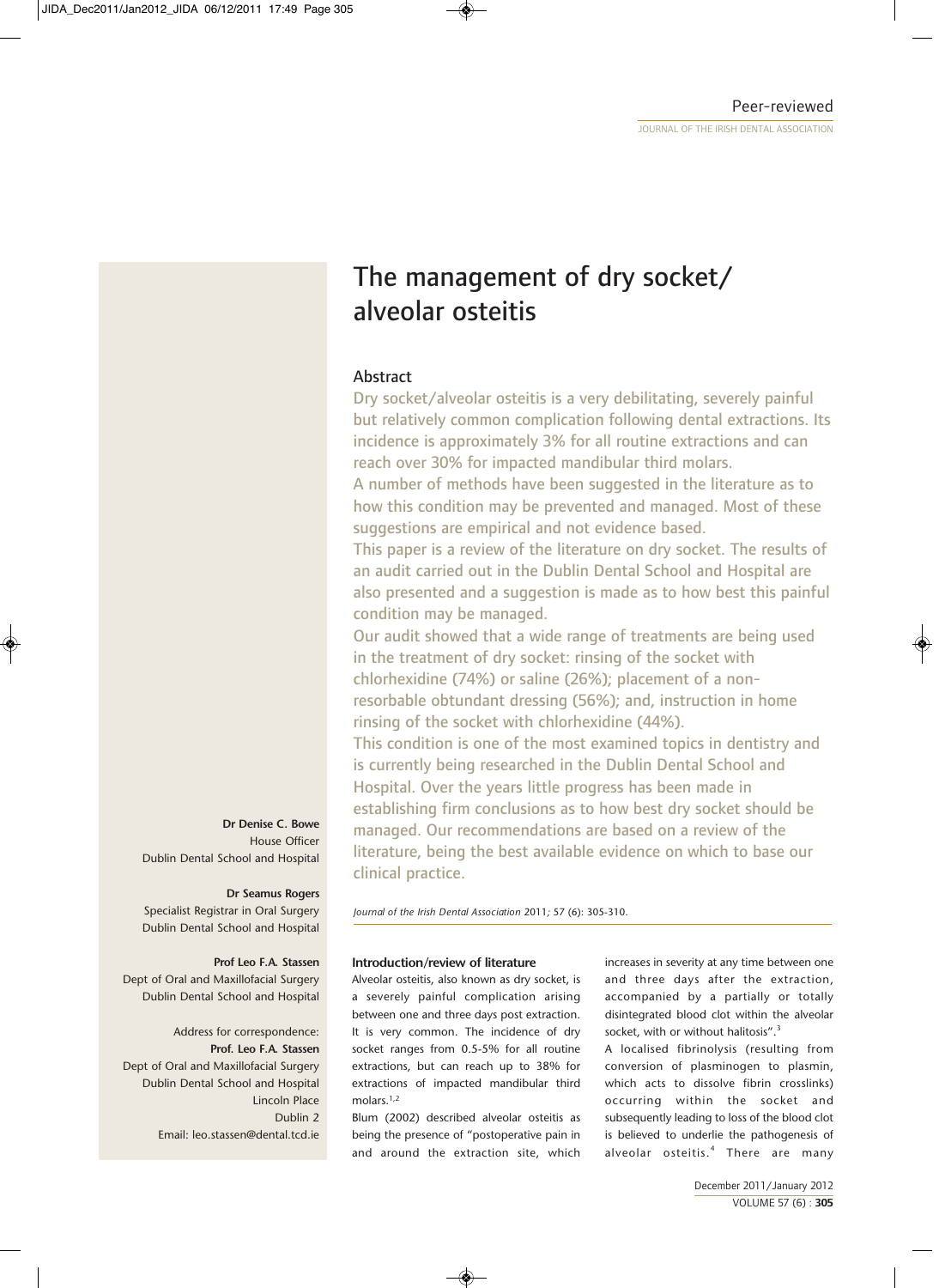contributing or risk factors reported in the literature, which act together to precipitate a dry socket.

Bacteria are cited to play a role in the breakdown of the clot.<sup>5</sup> This is supported by an increased incidence of dry socket being seen in patients with poor oral hygiene, higher pre- and postoperative microbial counts in particular anaerobic bacterial counts and, in the presence of periapical infection, pericoronitis or periodontitis pre extraction.<sup>6,7</sup>

Nitzan *et al.* (1983) proposed, in particular, the role for anaerobic bacteria, especially *Treponemma denticola,* which showed plasminlike fibrinolytic activity *in vitro*. Although bacteria may play a role, no direct cause–effect relationship has been demonstrated between bacteria and dry socket.<sup>8</sup>

Difficulty of extraction or trauma during extraction has also been postulated as a major causative factor. Difficult extractions tend to be in older denser bone, which may have a decreased vascularity and a greater propensity to traumatic thrombosis of the blood vessels. Birn (1973) proposed that trauma during the removal of a tooth leads to a localised inflammation of the socket with accompanying release of tissue activators, which act to increase the levels of plasmin in the socket, leading to lysis of the blood clot.<sup>4</sup> A more traumatic extraction leads to increased release of these activators. These tissue activators also release kininogenase enzymes and bradykinins, which play a key role in pain generation. However, others believe that trauma during surgery results in delayed wound healing due to traumatic thrombosis of blood vessels and hence decreased tissue resistance with resultant wound infection. There is a reported inverse relationship between operator experience and the incidence of dry socket.<sup>5</sup> Surgical extractions in comparison to non-surgical extractions are reported to result in a ten-fold increase in the incidence of alveolar osteitis, which may be due to the increased trauma associated with surgical extractions.<sup>9</sup>

A consistent relationship between smoking and dry socket is reported in the literature. Following extraction, tobacco smokers demonstrate reduced filling of the wound with blood and an increased incidence of dry socket.<sup>10</sup> This is thought to be due to the vasoconstrictive activity of nicotine, which acts to reduce perfusion in the area.

Dry socket occurs more frequently in females than males, pointing to a possible hormonal cause. Sweet and Butler (1978) found the incidence of dry socket to be 4.1% in females versus 0.5% in males.11

The incidence of dry socket was reported to be similar between males and females prior to 1960. However, after this time there was a reported increase in females taking oral contraceptive medication. Oestrogen in oral contraceptives has been shown to increase plasma fibrinolytic activity (due to increased plasminogen levels) and it is hypothesised that this may contribute to instability of the blood clot in the socket. It has been suggested that extractions should be carried out on days 23-28 of the oral contraceptive tablet cycle, when oestrogen levels are at their lowest, so as to reduce this effect.<sup>12</sup> Similarly, in a recent prospective study looking at risk factors for the development of dry socket in a Nigerian population it was found that avoidance of surgery on days one to 22 of the menstrual cycle may reduce the

incidence of dry socket.<sup>13</sup> Garcia et al. (2003) found that in a study of 267 women, 87 of whom were taking the oral contraceptive pill, dry socket occurred more frequently in those taking oral contraceptives (11%) than in those not taking oral contraceptives  $(4\%)$ .<sup>14</sup>

Dry socket rarely occurs in those younger than 20 years, which may be due to the greater bone elasticity, a better blood circulation and/or a more efficient healing capacity of bone in younger patients. It occurs most frequently between 20 and 40 years of age, which may be confounded by an increased number of third molar extractions carried out and a greater prevalence of smoking in this age group.

It was previously thought that the use of local anaesthetic with vasoconstrictor may lead to increased risk of developing alveolar osteitis post extraction due to the temporary local ischaemia caused by the vasoconstrictor. However, it was found that this ischaemia lasts for approximately two hours and is then followed by a reactive hyperaemia.<sup>2,4</sup> This contests the role of vasocontrictors in local anaesthetic in the development of alveolar osteitis, which is currently accepted to be inconsequential. $1,15$ 

Inadequate irrigation following removal of the tooth has been reported to be associated with increased incidence of dry socket. This was considered, possibly, to be due to contamination of the socket by bacteria and the reduction of this by high-volume lavage of the socket. This is no longer held to be true as bacteria are not thought to be the cause of a dry socket. $1,5$ 

#### **Signs and symptoms**

Following removal of the tooth, patients report an initial improvement or reduction in pain experienced over the first 24 hours and then subsequently go on to develop a severe, debilitating, constant pain that continues through the night, becoming most intense at 72 hours post extraction. It can be associated with foul taste and halitosis. The pain responds poorly to over-the-counter analgesic medication. Clinically, an empty socket (lacking a blood clot) with exposed bone is seen. The socket may be filled with a mixture of saliva and food debris. A slough is also sometimes present. The adjacent gingivae tend to be red, inflamed, tender and oedematous. There is generally no evidence of suppuration, swelling or systemic infection such as a fever or systemic upset.

#### **Prevention**

As there is still uncertainty surrounding the aetio-pathogenesis of dry socket, this condition is difficult to prevent. The dentist should ask preoperatively whether or not the patient has had a dry socket previously as some patients appear to be more susceptible than others. The patient should also be advised not to smoke for at least 48 hours post extraction.

It was postulated that the use of gauze soaked in Whitehead's varnish sutured into the socket post surgery would reduce the incidence of postoperative discomfort, haemorrhage and swelling.<sup>16</sup> This is then removed one week postoperatively. Unfortunately, a large number of patients would receive unnecessary treatment if this was routinely carried out.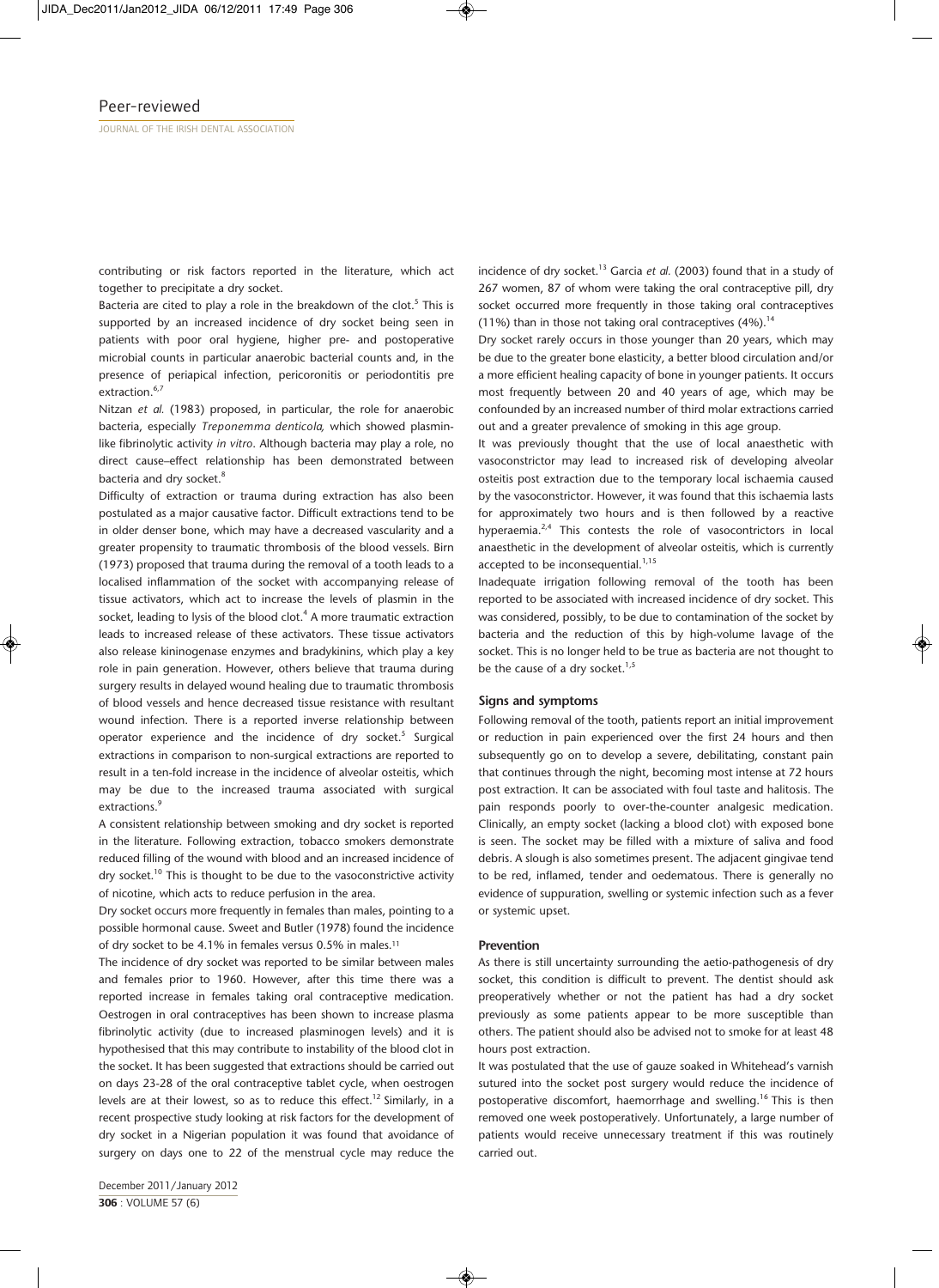There is also evidence to support the use of a 0.12% chlorhexidine rinse prior to the extraction and one week post extraction to prevent the occurrence of dry socket following tooth extraction. In a prospective, randomised, double-blind placebo-controlled study, this regime was associated with a 50% reduction in alveolar osteitis compared to the control group.17

Field *et al.* (1987) similarly reported a significant reduction in the incidence of dry socket following irrigation of the gingival crevice and a two-minute mouth rinse with 0.2% chlorhexidine digluconate immediately prior to removal of the tooth, in comparison to the use of no irrigation or the use of saline as the irrigant.<sup>18</sup>

The placement of 0.2% chlorhexidine gel in the socket at the time of surgery was also shown to reduce the incidence of dry socket in a randomised, double-blind study.19

The use of both systemic and topical antibiotics has been shown to reduce the incidence of dry socket.3 Systemic penicillins, clindamycin and metronidazole, and topical tetracycline powder have all been shown to be effective.20,21,22 Preoperative administration of antibiotics is more effective in reducing the incidence of dry socket than when given postoperatively.<sup>20,23</sup> Ren and Malmsrom (2007) showed in a meta-analysis of 2,932 patients that antibiotics reduce the risk of alveolar osteitis and wound infection only when the first dose was given before surgery.<sup>24</sup> The reason for the reduction in incidence of dry socket following preoperative administration of antibiotics is unclear as infection is not believed to be of significance in the pathogenesis of a dry socket, although a reduction in bacterial count does decrease the incidence.

Although antibiotics may decrease the incidence of dry socket, antibiotics should not be used in preventing or treating dry socket in a non-immune-compromised subject, due to the potential for development of resistant strains to the antibiotics and other side effects such as hypersensitivity.<sup>3,20,23,24</sup>

#### **Management**

Dry socket is a self-limiting condition. However, due to the severity of pain experienced by the patient, it usually requires some symptomatic treatment.

The range of treatments for a dry socket include treatments directed locally to the socket, including: irrigation of the socket with a 0.12- 0.2% chlorhexidine rinse and instructing in home use of a syringe for irrigation; placement of a self-eliminating dressing such as Alvogyl (containing eugenol, butamben and iodoform); placement of an obtundant dressing such as zinc oxide, eugenol and lidocaine gel; or, a combination of these therapies and, where appropriate, the prescription of systemic antibiotics.

The Royal College of Surgeons in England laid down National Clinical Guidelines in 1997, which were subsequently reviewed in 2004, on how a dry socket should be managed.<sup>25</sup> They suggest the following:

1. In appropriate cases, a radiograph should be taken to eliminate the possibility of retained root or bony fragments as a source of the pain, usually in cases when a new patient presents with such symptoms.

- 2. The socket should be irrigated with warmed 0.12% chlorhexidine digluconate to remove necrotic tissue and so that any food debris can be gently evacuated. Local anaesthesia may occasionally be required for this.
- 3. The socket can then be lightly packed with an obtundant dressing to prevent food debris entering the socket and to prevent local irritation of the exposed bone. This dressing should aim to be antibacterial and antifungal, resorbable and not cause local irritation or excite an inflammatory response.
- 4. Patients should be prescribed non-steroidal anti-inflammatory drug (NSAID) analgesia, if there is no contra-indication in their medical history.
- 5 Patients should be kept under review and steps 2 and 3 repeated until the pain subsides and the patient can then be instructed in irrigation of the socket with chlorhexidine digluconate 0.2% with a syringe at home.

The level of this evidence is quite low. These guidelines are based only on expert opinions and clinical experience.

Traditionally, it was suggested that bleeding should be encouraged in the socket; however, this is no longer thought to be necessary and only serves to increase pain.<sup>15,26</sup>

It is widely accepted that systemic antibiotics should not be prescribed for the treatment of a true dry socket as they have no additional advantage over local treatments directed to the socket in a nonimmune-compromised patient. $1,26,27$ 

The irrigation of the socket with warmed 0.12% chlorhexidine digluconate and instructing the patient in home use of the monoject syringe with chlorhexidine should be part of this treatment.

The aim of placing an obtundant dressing, most commonly made up of a cotton pellet, zinc oxide powder, eugenol and lidocaine 5% topical gel, is to ease the pain experienced by the patient and is supported by some.<sup>26</sup> However, it is important to remember that such a nonresorbable dressing is a foreign body in the socket and will delay healing.<sup>3</sup> The eugenol is also reported to cause local irritation and bone necrosis.28 A similar dressing available commercially is Alvogyl (nonresorbable) containing eugenol, butamben and iodoform. The eugenol acts as an obtundant and butamben is a topical local anaesthetic, while the iodoform, an antimicrobial, aims to eliminate any low-grade infection that may be present. Alvogyl is reported to be selfeliminating, as it does not adhere as tightly to the socket as the dressing described above. However, if any such dressing is to be used the patient must be recalled at least every two days to assess the pain, possibly replace the dressing and ultimately remove the dressing when the symptoms have subsided sufficiently.

There is no definitive verdict on the most effective intra-alveolar dressing or treatment method for a dry socket. Indeed, a protocol has been submitted to the Cochrane Library to ascertain this based on the best available evidence.<sup>29</sup>

## **Audit**

The audit was carried out in the Accident and Emergency Department of the Dublin Dental School and Hospital. A questionnaire was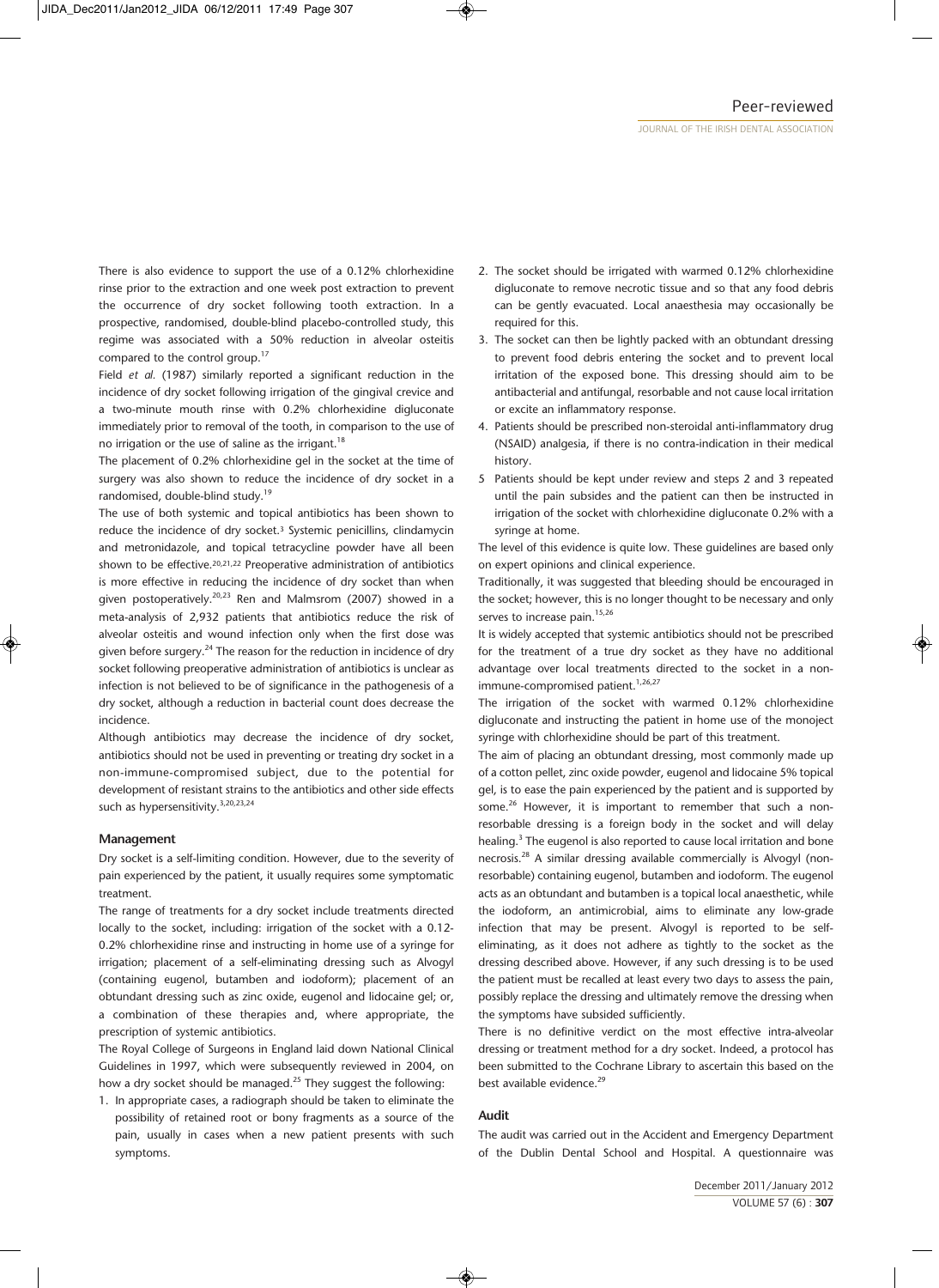JOURNAL OF THE IRISH DENTAL ASSOCIATION



formulated, which included a number of questions pertaining to the source of the dry socket cases, the length of time between presentation and onset of symptoms, the symptoms experienced by the patient, and the method of treatment enlisted by the dentist treating the case. The treating dentist was asked to complete the survey to record the treatment carried out.

The questionnaire was designed to determine the number of true dry sockets. It was possible following education and training of the dentists working in the Accident and Emergency Department to determine this by the signs and symptoms present and thus to differentiate it from a spreading infection.

The presence of pain, altered taste, malodour, food impaction, a slough and a socket devoid of a clot all indicated a dry socket. The recording of the patient's temperature, presence of any extra-oral or intra-oral swelling, trismus and any effect on the patient's airway or floor of mouth was used to eliminate the possibility of the case being a spreading infection rather than a dry socket/localised alveolar osteitis. The next section of the questionnaire dealt with what treatment was provided. This was divided into treatments localised to the socket and whether or not antibiotics were prescribed. Treatments localised to the socket may have been irrigation with saline or chlorhexidine, giving home instructions on rinsing of the socket, dressing the socket with a resorbable dressing, or the placement of an obtundant dressing. The questionnaires were collected and the results collated.

#### **Results**

A total of 24 cases of dry socket were recorded in the six-month period between October 2009 and March 2010. Of the 24 cases, six resulted from extractions carried out by the patient's general dental practitioner and the remaining 18 cases resulted from extractions carried out within the Accident and Emergency Department of the Dublin Dental School and Hospital. During this time, 517 (495 simple, 22 surgical) teeth were removed in the Accident and Emergency Department of Dublin Dental School and Hospital, giving a possible incidence of 3.5%. Of these 18 cases of dry socket, three resulted from surgical extractions and the remaining 15 resulted from simple extractions. The time between extraction and onset of symptoms ranged from one to three



*FIGURE 1: Chlorhexidine was the most commonly used irrigant. FIGURE 2: Treatments provided following irrigation of the socket.*

days post extraction. The time between the onset of symptoms and the presentation of the patient was on average four to six days.

All patients presenting had severe pain, the severity of this ranging from seven to 10 as measured by the visual analogue scale, scored with 10 as a maximum. Eighteen (70%) had halitosis and 25 (94%) of the cases experienced an altered taste. All cases showed the presence of a slough and the presence of food impaction was recorded in 20 (74%) of the cases.

The temperature was not recorded by any of the treating dentists, as this test was not indicated due to the lack of systemic symptoms. There was no extra-oral or intra-oral swelling evident in any of the cases and the airway and floor of the mouth also remained unaffected. The range of movement recorded ranged from 37-46mm, which would indicate that none of the cases suffered from limited movement or trismus.

The most common treatment provided was irrigation of the socket with a 0.2% chlorhexidine digluconate rinse, with 20 patients (74%) receiving this treatment (**Figure 1**). The remaining seven (26%) chose saline to rinse the socket. However, in only 12 cases (44%), the patient was provided with a syringe and given instructions in home rinsing with chlorhexidine. A non-resorbable obtundant dressing was placed in 15 of the cases (56%). No resorbable dressings were placed, as these are currently unavailable in the Dublin Dental School and Hospital. Finally, no antibiotics were prescribed in any of the 27 cases (**Figure 2**).

#### **Discussion**

The results of the audit suggest that the best form of management for a dry socket remains unconfirmed. Indeed, there is a lack of evidence to support one treatment method over another.

In aiming to reduce the incidence of dry socket, each patient's risk of developing dry socket should be assessed pre extraction and any preventive measures should be implemented, such as avoiding smoking pre and post surgery, and an atraumatic surgical technique with the use of copious irrigation of the socket. The prophylactic placement of any dressing in the post-extraction alveolar socket is not supported by the literature and should not be carried out.

In preventing the occurrence of dry socket, a systematic review of the literature found that rinsing with chlorhexidine on the day of the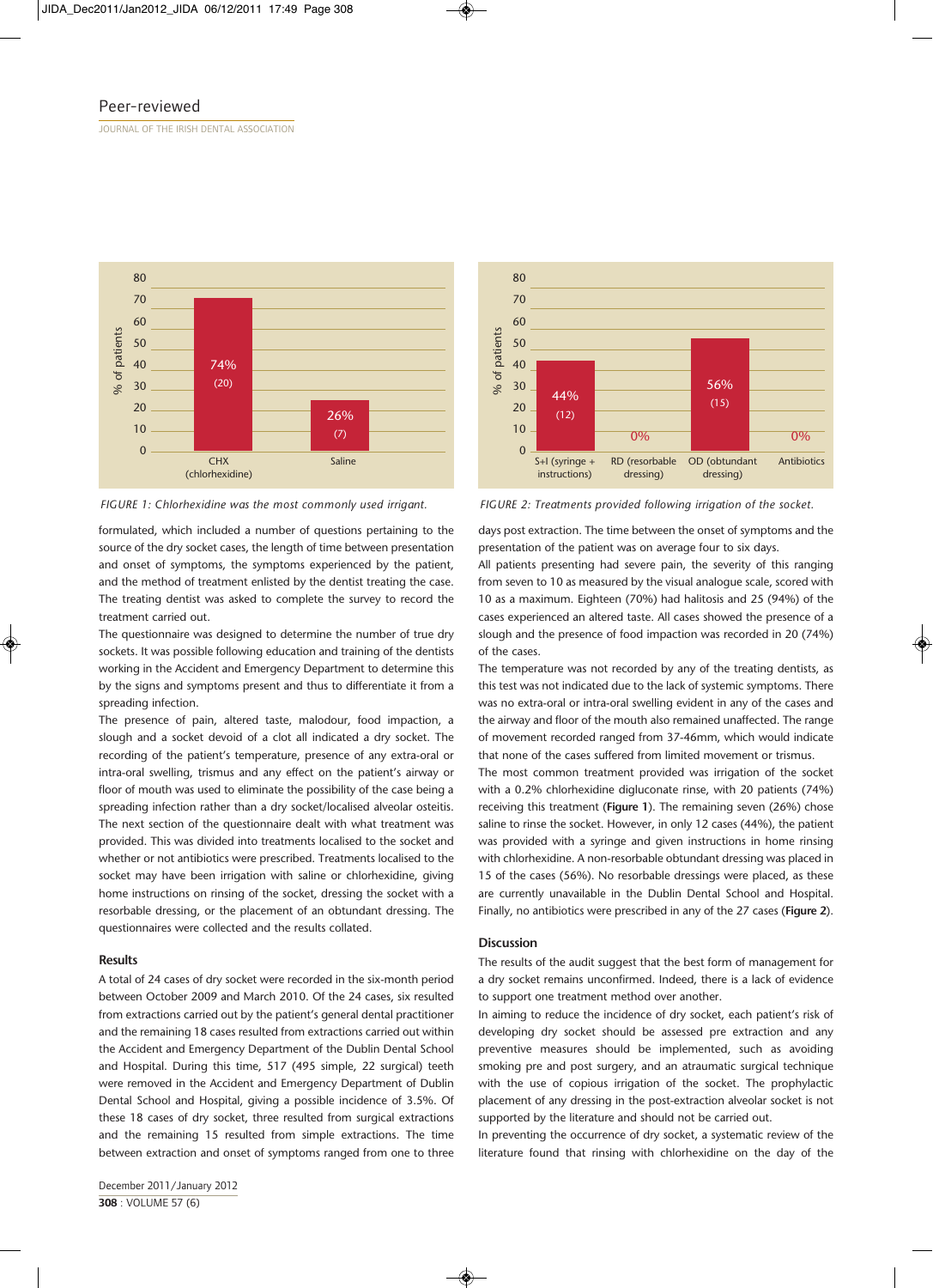## Peer-reviewed

JOURNAL OF THE IRISH DENTAL ASSOCIATION



### *FIGURE 3: Our recommendations.*

extraction and for seven days post extraction resulted in a reduction in the incidence of dry socket.<sup>30</sup>

A recent meta-analysis of the available literature suggests that although 0.12% chlorhexidine rinse has demonstrated effectiveness in reducing the incidence of dry socket, 0.2% chlorhexidine gel applied to the socket every 12 hours for seven days post extraction is the most effective therapeutic option to prevent dry socket. It indicates that further studies are required to compare the effectiveness of a 0.12% versus a 0.2% chlorhexidine rinse.<sup>31</sup>

In managing a dry socket, chlorhexidine has been shown to be a more effective irrigant than saline and so irrigation of the socket and instruction in home use of a syringe with chlorhexidine should form the mainstay of managing cases of dry socket. $13,14,32$ 

The placement of a non-resorbable obtundant dressing such as zinc



*FIGURE 4: Dry socket.*



*FIGURE 5: Monoject syringe.*



*FIGURE 6: Alvogyl.*

oxide and eugenol will relieve pain but cause bone necrosis and delay socket healing. Such a dressing should not be placed in managing dry socket, as these dressings are quite adherent to the socket and tend not to be eliminated. They must be removed. A dressing such as Alvogyl is self-eliminating and safe.

Antibiotics should not be prescribed in the treatment of dry socket unless the patient is systemically toxic, immune-compromised, or there is a risk of developing osteomyelitis.

The prescription of analgesics is appropriate and necessary. A short course of NSAIDs and a preparation of paracetamol with codeine is recommended.

We present an algorithm (**Figure 3**) based on a review of the literature, clinical practice and our audit. These recommendations are under study at present.